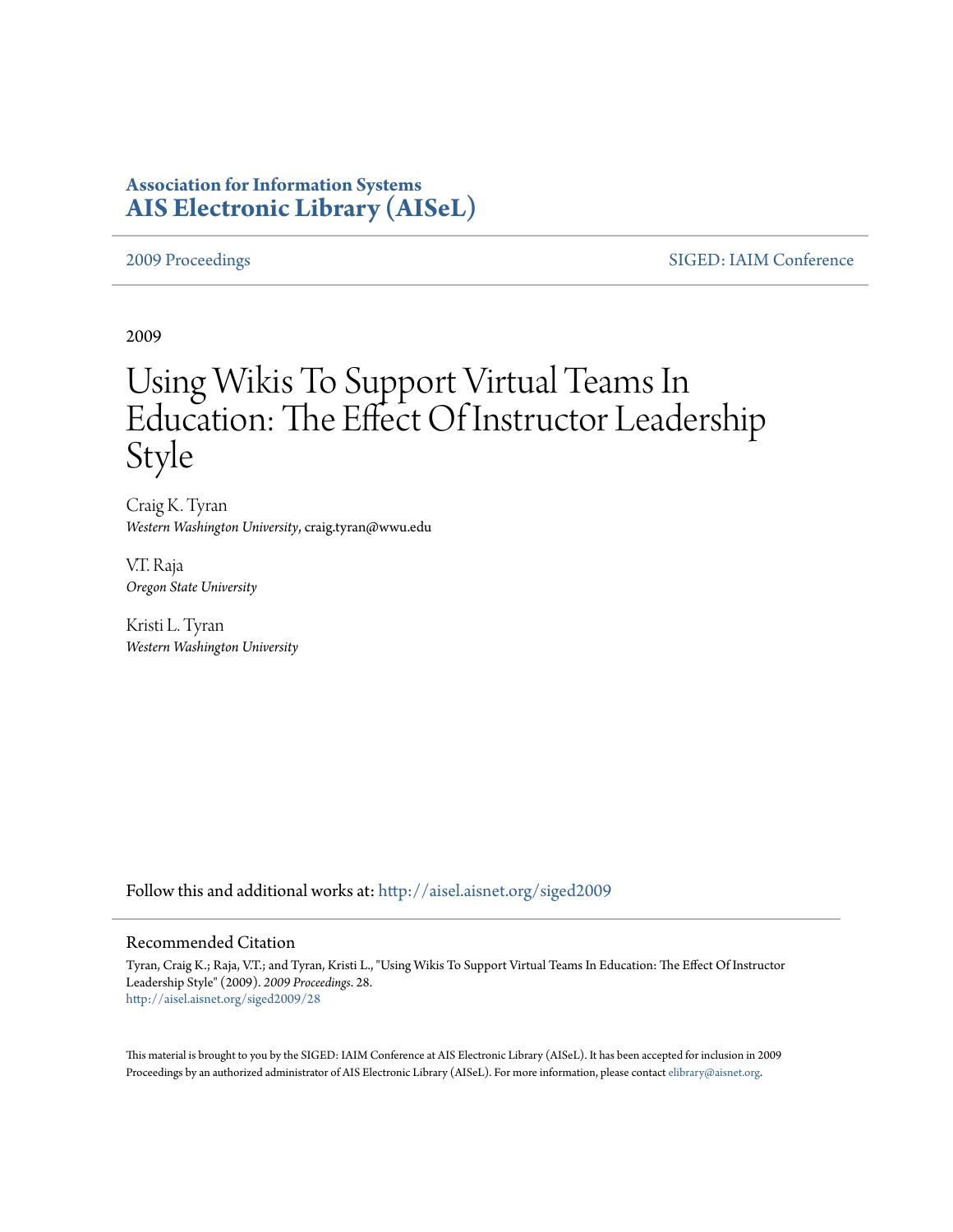# **USING WIKIS TO SUPPORT VIRTUAL TEAMS IN EDUCATION: THE EFFECT OF INSTRUCTOR LEADERSHIP STYLE**

Craig K. Tyran College of Business and Economics Western Washington University **Craig.Tyran@wwu.edu**

V.T. Raja College of Business Oregon State University

Kristi L. Tyran College of Business and Economics Western Washington University

#### **Abstract:**

This extended abstract describes the design of a study that was recently conducted to learn more about how to use one specific type of collaboration technology – wiki technology – to support virtual teams of students in an educational setting. The specific research question that was investigated was: For a wiki exercise, what is the impact of instructor online leadership style on student participation, performance and perceptions? Results from a study involving 58 virtual teams of students are discussed.

**Keywords**: Leadership, virtual team, wiki

# **I. INTRODUCTION**

A virtual team is defined as a team in which one or more team members are separated by distance or time. The use of virtual teams to conduct group work is becoming more common in organizations [Malhotra, Majchrzak, and Rosen, 2007]. For example, virtual teams are frequently used in the area of software development [Louridas, 2006; Rech and Bogner, 2007]. To enable communication among team members who cannot meet face-to-face, virtual teams are often supported by collaboration technologies such as e-mail, electronic conferencing, and wikis. In an effort to help prepare students for the group environments and technologies that they may encounter in the workplace, a number of Information Systems educators are introducing students to virtual team experiences in the education environment [Alexander, 2006; Chen, Sager, and Corbett, 2008; Goold, Auger, and Farmer, 2006]. This extended abstract describes the design of a study that was recently conducted to learn more about how to use one specific type of collaboration technology – wiki technology – to support virtual teams of students in an educational setting. The specific research question that was investigated was: For a wiki exercise, what is the impact of instructor online leadership style on student participation, performance and perceptions?

# **II. BACKGROUND AND LITERATURE REVIEW**

A "wiki" is software that allows people to work together to create, edit, and organize web page content using a web browser. There have been a number of reports regarding the suitability of wikis to support learning groups in an educational setting [Kane and Fichman, 2009; Mindel and Verma, 2006; Xu, 2007]. In addition, wikis are now being used by many organizations to support communication, collaboration, and project management. According to a poll published in Information Week [Dornan, 2007], wiki technology is considered by over a quarter of business professionals surveyed to be a "critical" or "very important" tool for their organization.

Despite the growing role of wikis in education and organizations, there is not much research concerning the best ways to use wikis to support virtual teams. Thus, it is important for educators to learn more about how to use wikis to support learners. One way in which educators may be able to influence the use of wikis by their students may be through online facilitation provided by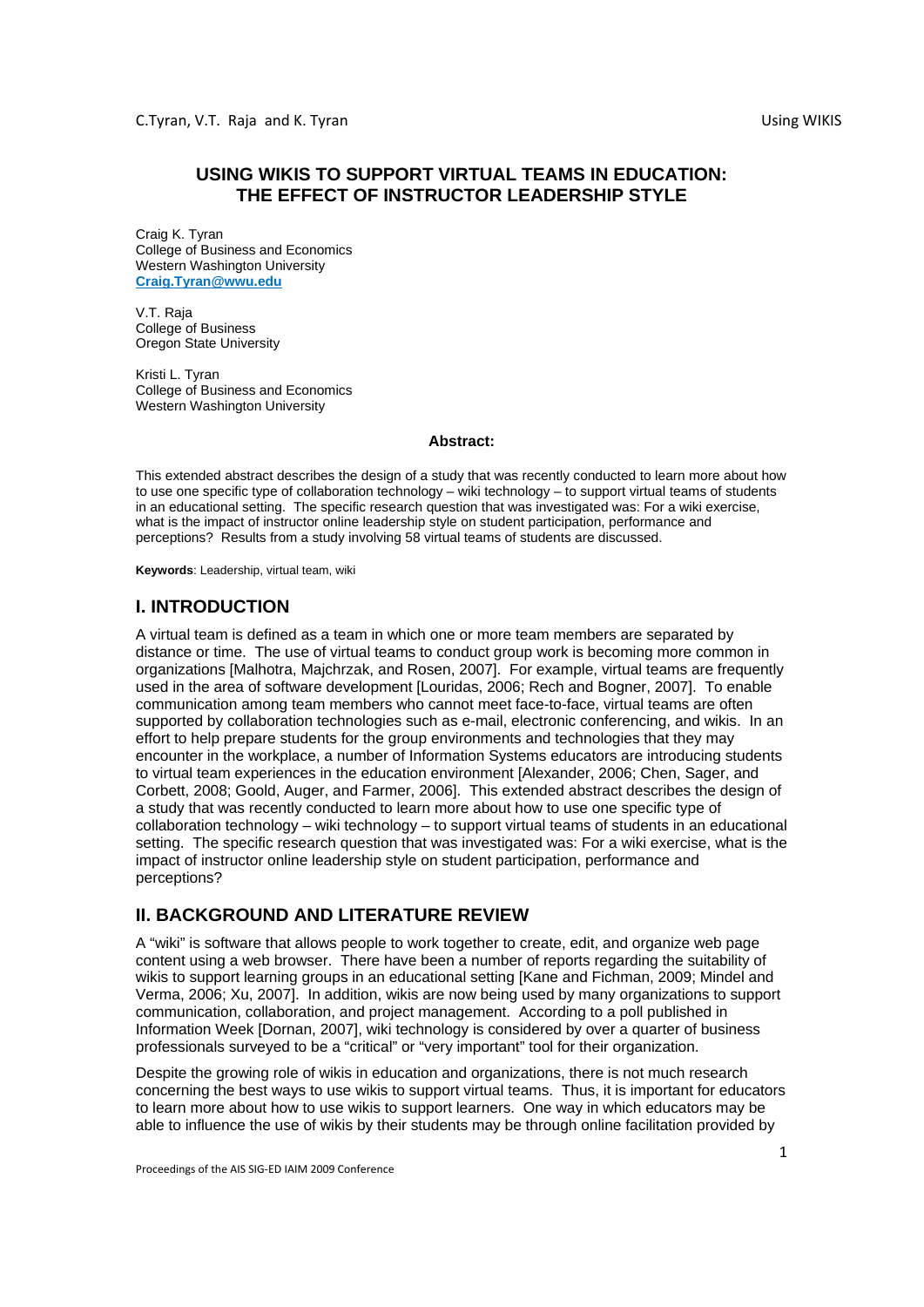text-based comments. Drawing on work by Bass [1985] concerning leadership styles, it may be possible for an instructor to influence the performance and perceptions of students using wikis by using the text-based media of a wiki to adopt a "transactional" or "transformational" leadership approach. (In the context of an instructor-student relationship, a "transactional" style of leadership would encourage compliance through rewards or threats of punishment. In contrast, a "transformational" style would attempt to inspire and motivate students through means such as charisma and intellectual motivation.) Research studies conducted with text-based types of collaboration technologies have examined the role of leadership approaches on the performance and perceptions of virtual teams [e.g., Hambley, O'Neill, and Kline, 2007; Kahai and Avolio, 2006; Kahai, Sosik, and Avolio, 2003]. While the results of past studies have been mixed, some of the findings have indicated that leadership style can influence virtual teams – even in cases where the leadership style was communicated using a text-based method.

For educational situations in which students were working in virtual teams using wiki technology, it would be useful for an instructor to know how to promote team performance and the learning experience. It is possible that one way to do this may be through the active leadership and facilitation of the virtual teams. To learn more about how an instructor may be able to influence the performance and perceptions of a virtual team working with a wiki, an empirical study was conducted. The following section describes the methodology employed for the study.

### **III. METHODOLOGY**

The study has recently been conducted and the research data has been collected. Provided below is a summary of the methodology used for the study.

#### **Participants**

The study participants were third-year undergraduate business students at a large university in the western United States. The students were from three sections of a course entitled "Business Process Management." All students were taking the course during the same quarter and were taught by the same Information Systems faculty member. Students from the three different sections of the course were randomly grouped into 58 virtual teams of 3 students, with each team being comprised of one member from each class section.

#### **Preparation**

Prior to doing the research task, all students taking the course were introduced to the topics of virtual teams, process analysis and sustainability through readings and lectures. Following the coverage of the topic of virtual teams, the participants were assigned to the three-person virtual teams and each team will be provided with a private wiki. To ensure that each student had an opportunity to develop a "hands on" ability to use the wiki prior to the study task, each student was assigned a structured tutorial exercise that involved using their team's wiki.

#### **Pre-survey**

Following completion of the wiki tutorial, a pre-survey was administered to the participants to gather basic demographic data (e.g., gender, expected major, class level), assess familiarity with the wiki technology, and assess the structured tutorial exercise.

#### **Research task**

The research task was a team exercise that required the team members to analyze a case describing the "environmental footprint" of a fictitious university student. All participants got the same task. The exercise was divided into two portions. The first portion of the exercise subdivided the case analysis into three portions and asked each team member to analyze one portion of the case. As part of this analysis, each student generated ideas regarding ways to reduce the "environmental footprint" for the fictitious student. The second portion of the exercise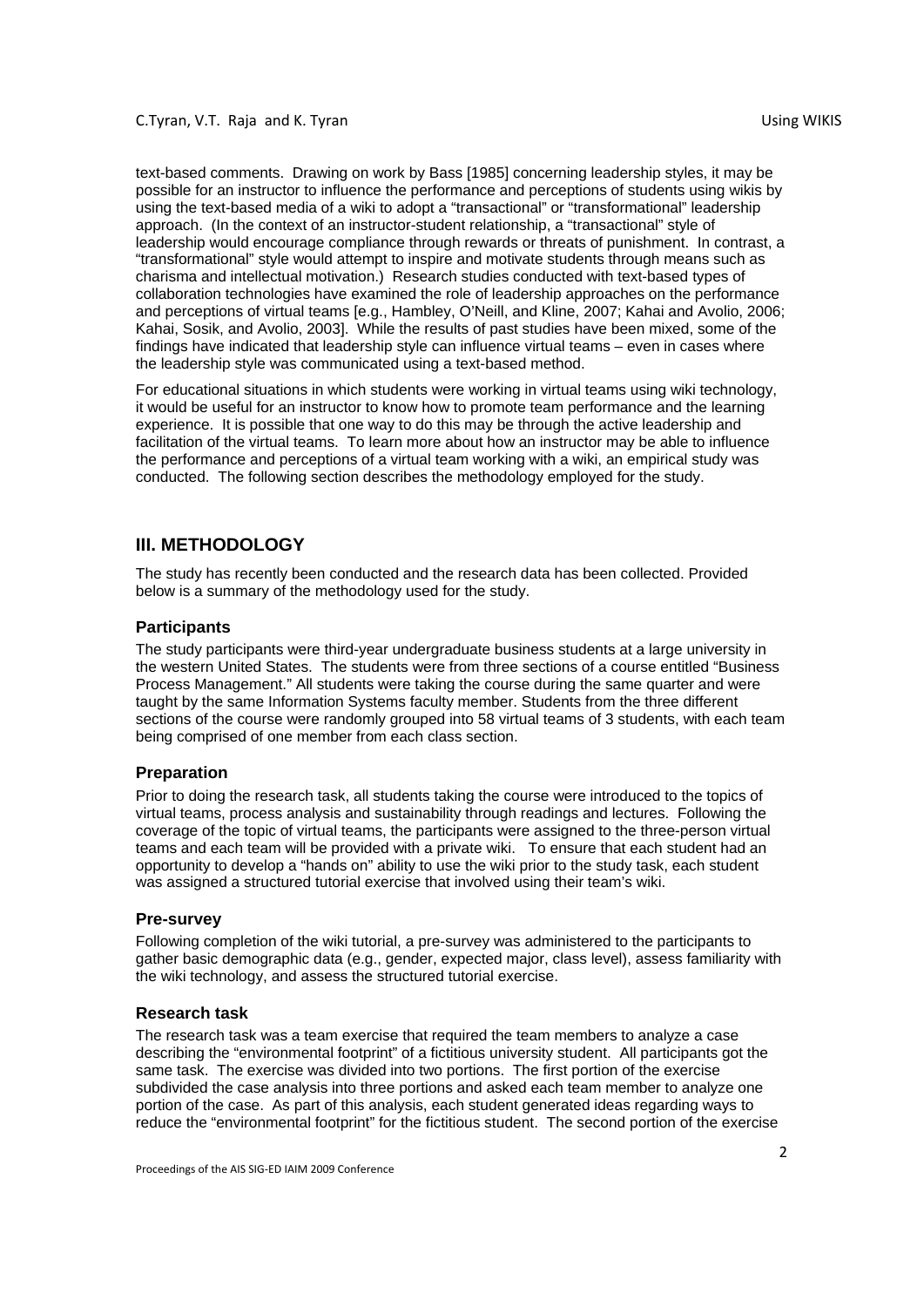asked the team to build on the individual findings of the team members and develop a collaborative document that describes the team's overall analysis and recommendations. As members of a virtual team, the participants were required to use the team's wiki for the first and second portions of the exercise. The exercise was completed outside of class as a regular assignment. The teams had a total of two weeks to work on the research task.

#### **Experimental design**

A semi-controlled experiment was conducted to explore the research question. The research design was a 1 X 3 design using the virtual team as the primary unit of analysis. The independent variable was the instructor's online leadership style. Drawing from the research on leadership and virtual teams, three types of online leadership styles were used: no facilitation, transactional style, and transformational style. Online leadership was provided using a textbased approach described by several authors [e.g., Hambley, O'Neill, and Kline, 2007; Kahai and Avolio, 2006]. A third of the virtual teams had no online facilitation from the instructor – this was considered the control group. The remaining virtual teams each received one short textual message each day from the instructor posted to their wiki and e-mail. A third of the virtual teams got daily online facilitation messages that incorporated the "transactional" style of facilitation. The transactional messages were drawn from messages used in other studies involving electronic media [e.g., Hambley, O'Neill, and Kline, 2007] and highlighted the goals to be accomplished and the rewards for doing the task well. An example of a transactional message was "The team is well on the way to creating an excellent set of recommendations. Keep working toward the goal of doing an outstanding job." Another third of the team got online messages that represent a "transformational" style of facilitation. The transformational messages use for this research were also drawn from related studies and emphasized the importance of working together, highlighted the value of team synergy, and emphasized the opportunity to learn from others. An example of a transformational message was "Your team has generated a lot of good ideas so far by working together. Keep up the good work."

#### **Final survey**

Following completion of the research task, a second survey was administered to assess perceptions regarding the exercise, the wiki, the team, and the online facilitation approach.

#### **Outcome measures**

The outcome measures were participation (measured by the frequency and timing of information saved to the wiki), team performance (measured by the number of correct recommendations generated and quality of group document), and perceptions (satisfaction, team cohesion, assessment of learning and the exercise).

# **IV. FINDINGS**

A summary of the findings from the study will be presented and discussed at the conference.

#### **ACKNOWLEDGEMENTS**

This research was supported by a research grant from Oregon State University.

# **LIST OF REFERENCES**

Alexander, P. (2006) "Virtual Teamwork in Very Large Undergraduate Classes," *Computers and Education*, 47, pp. 127-147.

Bass, B. (1985) *Leadership and Performance beyond Expectations*, New York: Free Press.